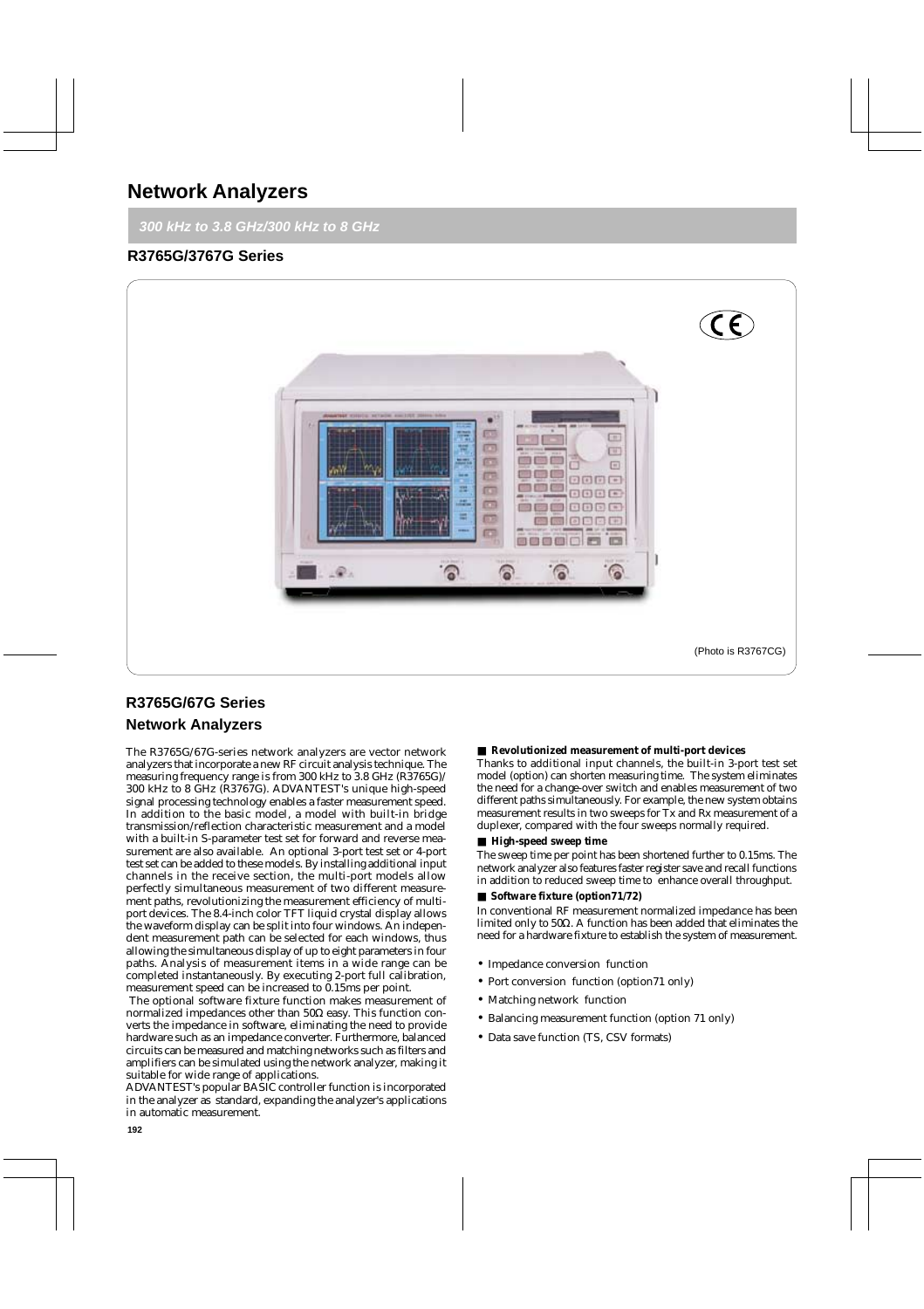## **300 kHz to 3.8 GHz/300 kHz to 8 GHz**

## **R3765G/3767G Series**

### ■ **High-Speed, High-Accuracy Measurement**

The R3765G/3767G series achieves a further reduction of measuring time. This series of network analyzers supports today's increasingly diverse measurement environments and significantly expands RBW setting resolution to enable optimal setting for both high-accuracy and high-speed measurement.

- 0.15ms/point in 2-port full calibration
- full calibration : 3-port and 4-port
- High-speed data transfer
- Enhanced IF RBW setting resolution at 20 kHz to 10 Hz

### ■ **Easy Operation**

Rapid increase in the performance and the number of ports in modern devices not only make using measuring equipment more complicated, but also greatly increase the number of items to be analyzed.

One of the most important features of network analyzers in the recent years is the ability to enhance the efficiency of analysis. Focusing on this requirement, the user interfaces of the R3765/ 67G series have been dramatically enhanced.

- Automatic calibration kit
- Ten markers per trace
- Easy-to-see limit line editor and powerful GO/NO-GO functions

#### ■ **Revolution in Multi-Port Measurement**

As options, a model with a 3-port test set and a model with a 4 port test set are available in the R3765/67G series. These options not only contain the test sets, but also have an additional network analyzer receiver channel. This enables simultaneous measurement of two different paths, such as the Tx and Rx of a duplexer, without a switching time.

A 3-port full calibration function is available to enable measurement of 3-port devices more accurately. This function is useful for measuring couplers and circulators and can greatly enhance the accuracy of measurement. displayed simultaneously also.

**•** Built-in 3-port test set (Option 11)

- Built-in 4-port test set (Option 14)
- Measurement of two paths simultaneously

(When a built-in 3- or 4-port )

**•** 3-port and 4-port full calibration







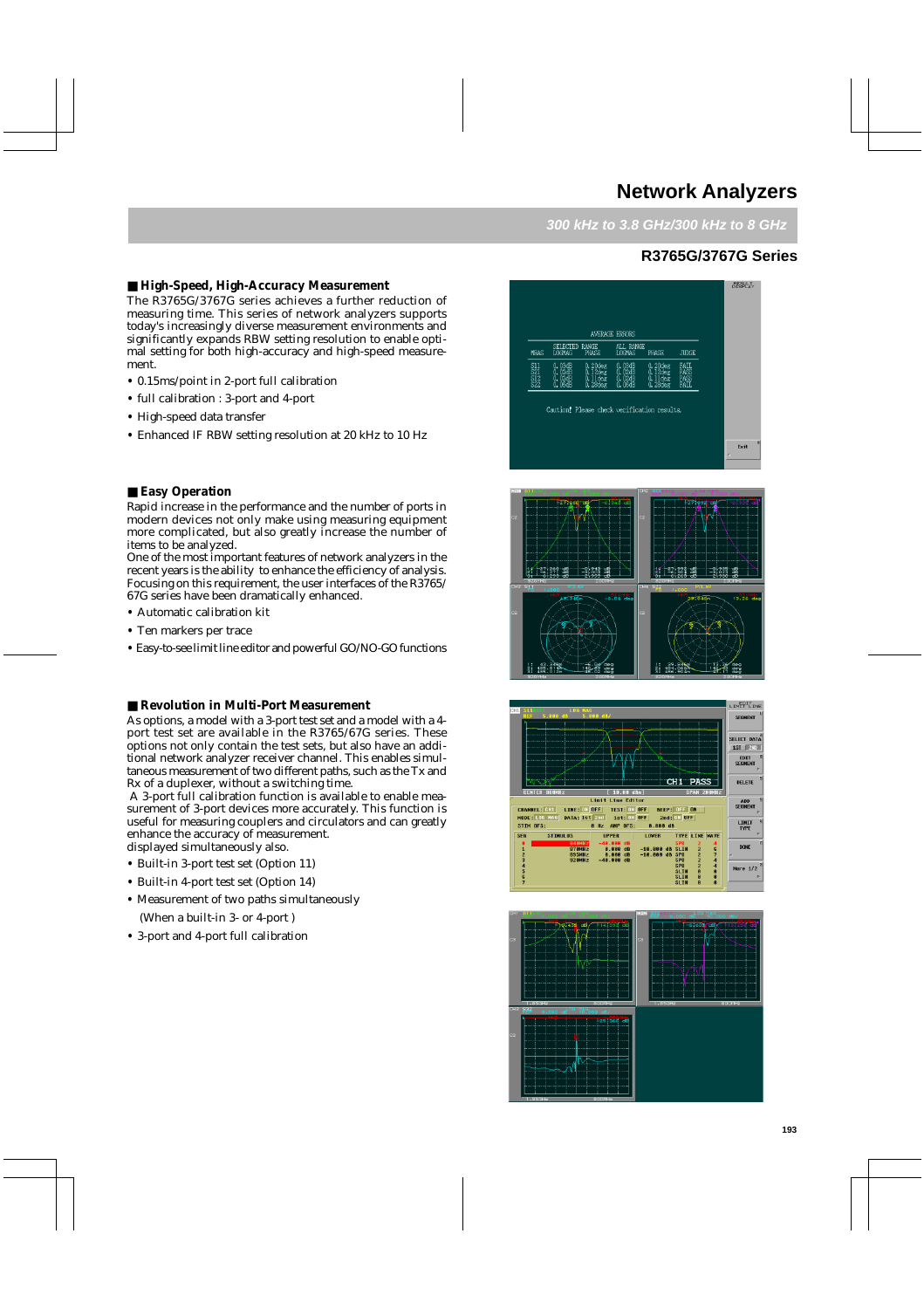# **Network Analyzers**

**300 kHz to 3.8 GHz/300 kHz to 8 GHz**

## **R3765G/3767G Series**

#### ■ **Simultaneous Display and Analysis of Multi-Port Parameters**

An analysis display function is mission-critical for measuring multi-port devices. The R3765/3767 series provides users with four display channels. Each channel is capable of two trace displays, allowing simultaneous display of a total of eight traces. Users can also freely select the measurement path independently for each channel. This function is particularly effective for measurement of multiple port devices.

#### ■ **PC** Friendly

The R3765G and R3767G feature an enhanced support for production line operating environments. The built-in BASIC controller function is provided as standard on all models. An optional LAN interface is also available. These features greatly enhance the expendability of theses next generation network analyzers.

- 3-mode floppy disk drive
- Built-in MS-DOS format BASIC controller
- Built-in programming editor
- VGA output

### ■ **Time Domain (Option 70)**

Time domain analysis function Using the time domain analysis function enables multiple reflection effects to be analyzed on the time axis. Using with the GATE function, effects on phase linearity caused by a multiple reflection signal can be analyzed simultaneously.

#### ■**Step Attenuator (Option 10)**

This is a built-in output attenuator option for R3767XG series network analyzers. Attenuation can be set for each test port, and a successive switching operation is available thanks to an electric step attenuator.

This option is suitable for applications such as a small signal input amplifier, which lower the network analyzer's output level when measuring S21 (Gain) and raise the level when measuring S22 (output impedance). By these functions, a small signal can be input to a device.







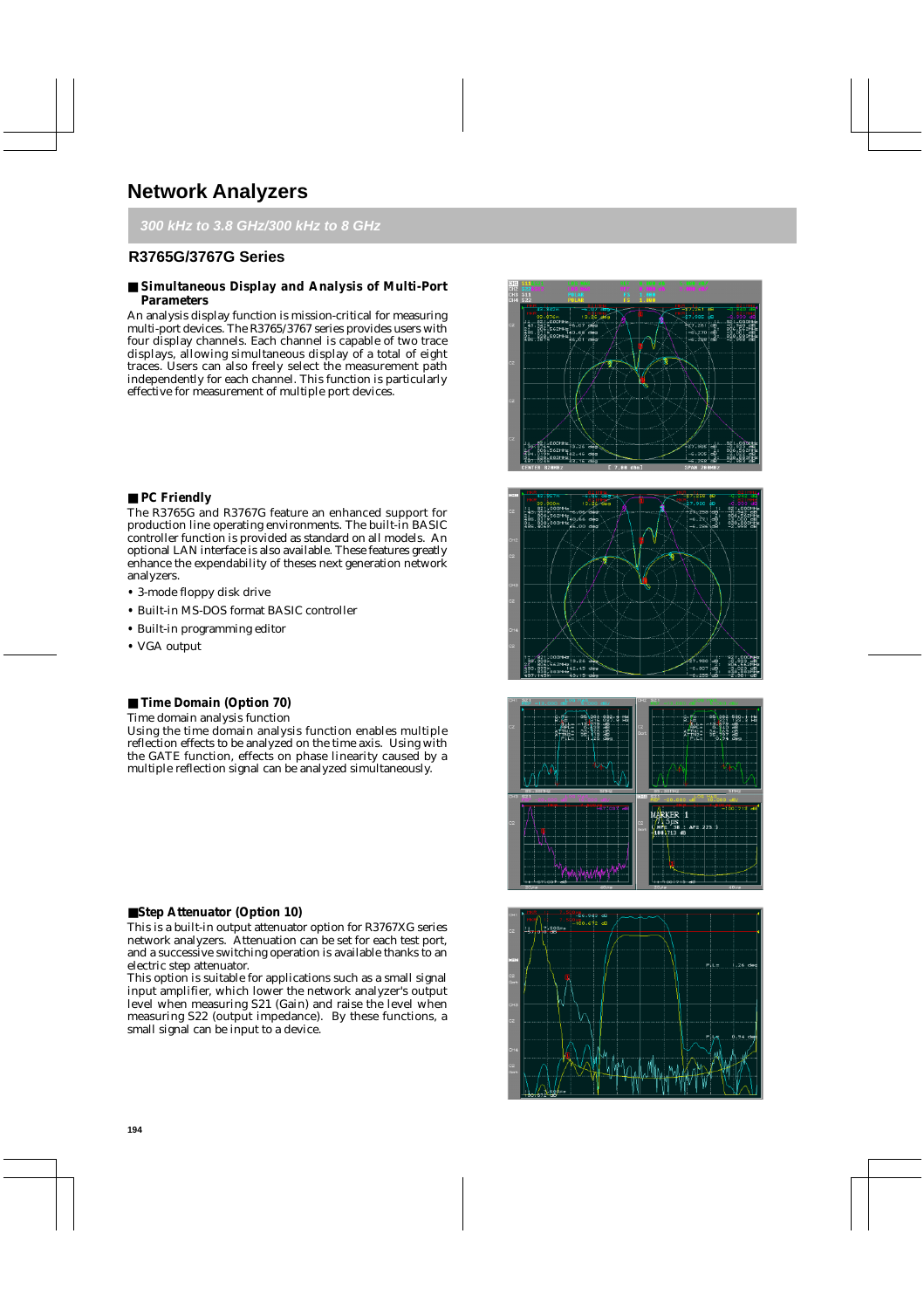**300 kHz to 3.8 GHz/300 kHz to 8 GHz**

## **R3765G/3767G Series**

| <b>Measurement Functions</b> |                                                                                                    |  |  |  |
|------------------------------|----------------------------------------------------------------------------------------------------|--|--|--|
| Sweep channel                | 2 channels (CH1, CH2)                                                                              |  |  |  |
| Display channel              | 4 channels (CH1, CH2, CH3, CH4)                                                                    |  |  |  |
| Trace                        | 2 traces/channel                                                                                   |  |  |  |
|                              | (A maximum of 8 traces displayed simultaneously)                                                   |  |  |  |
| Measurement parameter        | R3765CG, R3767CG : S11, S21, S12, S22                                                              |  |  |  |
|                              | Option 11, 13<br>$:$ S11, S22, S33, S12, S21,                                                      |  |  |  |
|                              | S31, S13, S23, S32                                                                                 |  |  |  |
|                              | Option 14<br>: S11, S21, S31, S41, S22, S12, S32,                                                  |  |  |  |
|                              | S42, S33, S13, S23, S43, S44, S14,                                                                 |  |  |  |
|                              | S24, S34                                                                                           |  |  |  |
| Measurement format           | R3765BG, R3767BG<br>: TRANSMISSION, REFLECTION                                                     |  |  |  |
| Rectangular coordinates      | R3765AG, R3767AG<br>: $A/R$ , $B/R$                                                                |  |  |  |
|                              | Can be converted into impedance (Z) and admittance                                                 |  |  |  |
|                              | (Y) by the parameter conversion function.                                                          |  |  |  |
| Smith chart                  |                                                                                                    |  |  |  |
|                              | Amplitude (linear/logarithm), phase, group delay, VSWR,                                            |  |  |  |
| Polar coordinates            | complex numbers (real part/imaginary part).                                                        |  |  |  |
|                              | Marker readout values: Linear/log amplitude, phase,                                                |  |  |  |
|                              | complex numbers (real part/imaginary part).                                                        |  |  |  |
|                              | $R+$ j $X, G+$ j $B$                                                                               |  |  |  |
|                              |                                                                                                    |  |  |  |
|                              | Marker readout values: Linear/log amplitude, phase,<br>complex numbers (real part/imaginary part). |  |  |  |
|                              |                                                                                                    |  |  |  |
| Receiver Characteristics     |                                                                                                    |  |  |  |
| Resolution bandwidth         | 20 kHz to 10 Hz (variable in 1, 1.5, 2, 3, 4, 5 and 7 steps)                                       |  |  |  |
| Stability                    |                                                                                                    |  |  |  |
| Trace noise                  | 0.003dBrms (300kHz to 2.6GHz, RBW 3kHz, typical value)                                             |  |  |  |
|                              | 0.006dBrms (2.6 to 3.8GHz, RBW 3kHz, typical value)                                                |  |  |  |
|                              | 0.012dBrms (3.8 to 8.0GHz, RBW 3kHz, typical value)                                                |  |  |  |
| Temperature stability        | (300kHz to 2.6GHz, typical value)<br>$0.01$ d $B$ / $^{\circ}$ C                                   |  |  |  |
|                              | $0.02$ dB/ $^{\circ}$ C<br>(2.6 to 8.0GHz, typical value)                                          |  |  |  |
| Stability over time          | 0.005dB/week (typical value)                                                                       |  |  |  |
| Amplitude characteristics    |                                                                                                    |  |  |  |
| Amplitude resolution         | 0.001dB                                                                                            |  |  |  |
| Frequency characteristics    | $\pm 1.0$ dB (23°C $\pm$ 5°C)                                                                      |  |  |  |
| Dynamic accuracy             | Maximum input to -20 dB input used as a reference                                                  |  |  |  |
|                              | 0.20dB (0 to -10dB, 300kHz to 3.8GHz)                                                              |  |  |  |
|                              | 0.40dB (0 to -10dB, 3.8GHz to 8.0GHz)                                                              |  |  |  |
|                              | 0.05dB (-10 to -50dB)                                                                              |  |  |  |
|                              | 0.10dB (-50 to -60dB)                                                                              |  |  |  |
|                              | 0.40dB (-60 to -70dB)                                                                              |  |  |  |
|                              | 1.00dB (-70 to -90dB)                                                                              |  |  |  |
| Phase characteristics        |                                                                                                    |  |  |  |
| Phase resolution             | $0.01$ <sup>*</sup>                                                                                |  |  |  |
| Frequency characteristics    | $\pm 5$ (23 °C $\pm 5$ °C)                                                                         |  |  |  |
| Dynamic accuracy             | Maximum input to -20 dB input used as a reference                                                  |  |  |  |
|                              | 2.0° (0 to -10dB, 300kHz to 3.8GHz)                                                                |  |  |  |
|                              | 4.0' (0 to -10dB, 3.8GHz to 8.0GHz)                                                                |  |  |  |
|                              | 0.3° (-10 to -50dB)                                                                                |  |  |  |
|                              | $0.4^{\circ}$ (-50 to -60dB)                                                                       |  |  |  |
|                              | 1.5° (-60 to -70dB)                                                                                |  |  |  |
|                              | 4.0° (-70 to -80dB)                                                                                |  |  |  |
|                              | 8.0° (-80 to -90dB)                                                                                |  |  |  |
| Group delay characteristics  | Can be calculated through the following expression based                                           |  |  |  |
|                              | on phase characteristic:                                                                           |  |  |  |
|                              | $\Delta\phi$ /(360 × $\Delta f$ )                                                                  |  |  |  |
|                              | $\Delta\phi$ : Phase difference                                                                    |  |  |  |
|                              | $\Delta f$ : Frequency difference (aperture frequency)                                             |  |  |  |

Group delay time resolution | 1pS

Aperture frequency

Accuracy

Can be set between

[100/(measurement points - 1)]  $\times$  2 to 50% of set frequency range Phase accuracy/(360 x aperture frequency (Hz))

| Signal Source Characteristics                                                               |                                                          |                                                                                                                                                                                                      |                                                                                                                                                                   |                                                                                     |                                                                                                                                                                                                                                                                                                                                                                                                                                                                                                                                                                                                                                                                                                                                                                                                                                                                                                                                                                                                                                                           |  |
|---------------------------------------------------------------------------------------------|----------------------------------------------------------|------------------------------------------------------------------------------------------------------------------------------------------------------------------------------------------------------|-------------------------------------------------------------------------------------------------------------------------------------------------------------------|-------------------------------------------------------------------------------------|-----------------------------------------------------------------------------------------------------------------------------------------------------------------------------------------------------------------------------------------------------------------------------------------------------------------------------------------------------------------------------------------------------------------------------------------------------------------------------------------------------------------------------------------------------------------------------------------------------------------------------------------------------------------------------------------------------------------------------------------------------------------------------------------------------------------------------------------------------------------------------------------------------------------------------------------------------------------------------------------------------------------------------------------------------------|--|
| Frequency                                                                                   | R3765AG/BG/CG<br>R3767AG/BG/CG                           |                                                                                                                                                                                                      |                                                                                                                                                                   |                                                                                     |                                                                                                                                                                                                                                                                                                                                                                                                                                                                                                                                                                                                                                                                                                                                                                                                                                                                                                                                                                                                                                                           |  |
| Range                                                                                       | 300kHz to 3.8GHz<br>300kHz to 8.0GHz                     |                                                                                                                                                                                                      |                                                                                                                                                                   |                                                                                     |                                                                                                                                                                                                                                                                                                                                                                                                                                                                                                                                                                                                                                                                                                                                                                                                                                                                                                                                                                                                                                                           |  |
| Set resolution                                                                              | 1Hz                                                      |                                                                                                                                                                                                      |                                                                                                                                                                   |                                                                                     |                                                                                                                                                                                                                                                                                                                                                                                                                                                                                                                                                                                                                                                                                                                                                                                                                                                                                                                                                                                                                                                           |  |
| Measurement resolution $\pm 0.01$ ppm                                                       |                                                          |                                                                                                                                                                                                      |                                                                                                                                                                   |                                                                                     |                                                                                                                                                                                                                                                                                                                                                                                                                                                                                                                                                                                                                                                                                                                                                                                                                                                                                                                                                                                                                                                           |  |
| Accuracy                                                                                    | $\pm$ 10ppm (23 $\pm$ 5°C)                               |                                                                                                                                                                                                      |                                                                                                                                                                   |                                                                                     |                                                                                                                                                                                                                                                                                                                                                                                                                                                                                                                                                                                                                                                                                                                                                                                                                                                                                                                                                                                                                                                           |  |
| Temperature stability                                                                       | $\pm$ 7.5ppm (0 to 55°C, typical value)                  |                                                                                                                                                                                                      |                                                                                                                                                                   |                                                                                     |                                                                                                                                                                                                                                                                                                                                                                                                                                                                                                                                                                                                                                                                                                                                                                                                                                                                                                                                                                                                                                                           |  |
| System parameter<br>drift over time                                                         | $\pm$ 3ppm (year, typical value)                         |                                                                                                                                                                                                      |                                                                                                                                                                   |                                                                                     |                                                                                                                                                                                                                                                                                                                                                                                                                                                                                                                                                                                                                                                                                                                                                                                                                                                                                                                                                                                                                                                           |  |
| Output Power                                                                                | R3765CG/67CG<br>R3765BG/67BG<br>R3765AG/67AG             |                                                                                                                                                                                                      |                                                                                                                                                                   |                                                                                     |                                                                                                                                                                                                                                                                                                                                                                                                                                                                                                                                                                                                                                                                                                                                                                                                                                                                                                                                                                                                                                                           |  |
| Range                                                                                       | $+10$ to $-10$ dBm<br>+7 to -13dBm<br>$+17$ to $-3$ dBm  |                                                                                                                                                                                                      |                                                                                                                                                                   |                                                                                     |                                                                                                                                                                                                                                                                                                                                                                                                                                                                                                                                                                                                                                                                                                                                                                                                                                                                                                                                                                                                                                                           |  |
|                                                                                             | Option 12, 13<br>R3765CG<br>$+4$ to $-16$ dBm            |                                                                                                                                                                                                      |                                                                                                                                                                   |                                                                                     |                                                                                                                                                                                                                                                                                                                                                                                                                                                                                                                                                                                                                                                                                                                                                                                                                                                                                                                                                                                                                                                           |  |
| Resolution                                                                                  | R3765BG                                                  |                                                                                                                                                                                                      | +9 to -11dBm                                                                                                                                                      |                                                                                     |                                                                                                                                                                                                                                                                                                                                                                                                                                                                                                                                                                                                                                                                                                                                                                                                                                                                                                                                                                                                                                                           |  |
| Accuracy                                                                                    | 0.01dB<br>R3765CG/                                       |                                                                                                                                                                                                      |                                                                                                                                                                   | $\pm$ 0.5dB (50MHz, 0dBm, 23°C $\pm$ 5°C)                                           |                                                                                                                                                                                                                                                                                                                                                                                                                                                                                                                                                                                                                                                                                                                                                                                                                                                                                                                                                                                                                                                           |  |
|                                                                                             | R3767CG                                                  |                                                                                                                                                                                                      |                                                                                                                                                                   | Option 11, 14 is specified in Test Port 1                                           |                                                                                                                                                                                                                                                                                                                                                                                                                                                                                                                                                                                                                                                                                                                                                                                                                                                                                                                                                                                                                                                           |  |
|                                                                                             | Option 12, 13                                            |                                                                                                                                                                                                      |                                                                                                                                                                   |                                                                                     |                                                                                                                                                                                                                                                                                                                                                                                                                                                                                                                                                                                                                                                                                                                                                                                                                                                                                                                                                                                                                                                           |  |
|                                                                                             | R3765CG                                                  |                                                                                                                                                                                                      |                                                                                                                                                                   | ±0.5dB (50MHz, -6dBm, 23°C ±5°C)                                                    |                                                                                                                                                                                                                                                                                                                                                                                                                                                                                                                                                                                                                                                                                                                                                                                                                                                                                                                                                                                                                                                           |  |
|                                                                                             |                                                          |                                                                                                                                                                                                      |                                                                                                                                                                   | Option 13 is specified in Test Port 1                                               |                                                                                                                                                                                                                                                                                                                                                                                                                                                                                                                                                                                                                                                                                                                                                                                                                                                                                                                                                                                                                                                           |  |
|                                                                                             | Option 12                                                |                                                                                                                                                                                                      |                                                                                                                                                                   |                                                                                     |                                                                                                                                                                                                                                                                                                                                                                                                                                                                                                                                                                                                                                                                                                                                                                                                                                                                                                                                                                                                                                                           |  |
|                                                                                             | R3765BG                                                  |                                                                                                                                                                                                      |                                                                                                                                                                   | ±0.5dB (50MHz, -1dBm, 23°C ±5°C)                                                    |                                                                                                                                                                                                                                                                                                                                                                                                                                                                                                                                                                                                                                                                                                                                                                                                                                                                                                                                                                                                                                                           |  |
|                                                                                             | R3765BG/                                                 | ± 0.5dB                                                                                                                                                                                              |                                                                                                                                                                   |                                                                                     |                                                                                                                                                                                                                                                                                                                                                                                                                                                                                                                                                                                                                                                                                                                                                                                                                                                                                                                                                                                                                                                           |  |
|                                                                                             | R3767BG                                                  |                                                                                                                                                                                                      | $(50MHz, -3dBm, 23^{\circ}C \pm 5^{\circ}C)$                                                                                                                      |                                                                                     |                                                                                                                                                                                                                                                                                                                                                                                                                                                                                                                                                                                                                                                                                                                                                                                                                                                                                                                                                                                                                                                           |  |
|                                                                                             | R3765AG/                                                 | $\pm$ 0.5dB                                                                                                                                                                                          |                                                                                                                                                                   |                                                                                     |                                                                                                                                                                                                                                                                                                                                                                                                                                                                                                                                                                                                                                                                                                                                                                                                                                                                                                                                                                                                                                                           |  |
|                                                                                             | R3767AG                                                  |                                                                                                                                                                                                      | $(50MHz, 7dBm, 23^{\circ}C \pm 5^{\circ}C)$                                                                                                                       |                                                                                     |                                                                                                                                                                                                                                                                                                                                                                                                                                                                                                                                                                                                                                                                                                                                                                                                                                                                                                                                                                                                                                                           |  |
| <b>Flatness</b>                                                                             | 2.0dBp-p $(23^{\circ}C \pm 5^{\circ}C)$                  |                                                                                                                                                                                                      |                                                                                                                                                                   |                                                                                     |                                                                                                                                                                                                                                                                                                                                                                                                                                                                                                                                                                                                                                                                                                                                                                                                                                                                                                                                                                                                                                                           |  |
|                                                                                             | Option 11, 13, 14 is specified in Test Port 1            |                                                                                                                                                                                                      |                                                                                                                                                                   |                                                                                     |                                                                                                                                                                                                                                                                                                                                                                                                                                                                                                                                                                                                                                                                                                                                                                                                                                                                                                                                                                                                                                                           |  |
| Linearity                                                                                   | R3765CG/<br>R3767CG<br>R3765BG/<br>R3767BG               | Option 12, 13<br>Option 14                                                                                                                                                                           | 300kHz to 15MHz<br>15MHz to 8GHz<br>300kHz to 15MHz<br>15MHz to 3.8GHz<br>300kHz to 15MHz<br>15MHz to 8GHz<br>300kHz to 15MHz<br>15MHz to 8GHz<br>300kHz to 15MHz |                                                                                     | $\pm$ 0.4dB (-5 to +5dBm, 0dBm reference 23°C $\pm$ 5°C)<br>$\pm$ 0.8dB (-10 to +10dBm, 0dBm reference 23°C $\pm$ 5°C)<br>$\pm$ 0.2dB (-5 to +5dBm, 0dBm reference 23°C $\pm$ 5°C)<br>$\pm$ 0.4dB (-10 to +10dBm, 0dBm reference 23°C $\pm$ 5°C)<br>$\pm$ 0.4dB (-11 to -1dBm, -6dBm reference, 23°C $\pm$ 5°C)<br>$\pm 0.8$ dB (-16 to +4dBm, -6dBm reference, 23°C $\pm 5$ °C)<br>$\pm$ 0.2dB (-11 to -1dBm, -6dBm reference, 23°C $\pm$ 5°C)<br>$\pm$ 0.4dB (-16 to +4dBm, -6dBm reference, 23°C $\pm$ 5°C)<br>±0.4dB (-5 to +5dBm, 0dBm reference, 23°C ±5°C)<br>±0.8dB (-10 to +8dBm, 0dBm reference, 23°C ±5°C)<br>$\pm$ 0.2dB (-5 to +5dBm, 0dBm reference, 23°C $\pm$ 5°C)<br>±0.4dB (-10 to +8dBm, 0dBm reference, 23°C ±5°C)<br>$\pm$ 0.4dB (-8 to +2dBm, -3dBm reference 23°C $\pm$ 5°C)<br>$\pm$ 0.8dB (-13 to +7dBm, -3dBm reference 23°C $\pm$ 5°C)<br>$\pm$ 0.2dB (-8 to +2dBm, -3dBm reference 23°C $\pm$ 5°C)<br>$\pm$ 0.4dB (-13 to +7dBm, -3dBm reference 23°C $\pm$ 5°C)<br>$\pm$ 0.4dB (+2 to +12dBm, 7dBm reference 23°C $\pm$ 5°C) |  |
|                                                                                             | R3765AG/<br>R3767AG                                      | $\pm$ 0.8dB (-3 to +17dBm, 7dBm reference 23°C $\pm$ 5°C)<br>15MHz to 8GHz<br>$\pm$ 0.2dB (-5 tp +5dBm, 7dBm reference 23°C $\pm$ 5°C)<br>$\pm$ 0.4dB (-10 to +10dBm, 7dBm reference 23°C $\pm$ 5°C) |                                                                                                                                                                   |                                                                                     |                                                                                                                                                                                                                                                                                                                                                                                                                                                                                                                                                                                                                                                                                                                                                                                                                                                                                                                                                                                                                                                           |  |
| Signal purity<br>Harmonic distortion<br>Non-harmonic spurious<br>Phase noise<br>(10kHz Off) | 20dBc<br>30dBc<br>85dBc/Hz<br>85dBc/Hz + 20Log (f/40MHz) |                                                                                                                                                                                                      |                                                                                                                                                                   | $(23^{\circ}C \pm 5^{\circ}C$ at maximum output)<br>(40MHz to 8GHz, 23°C $\pm$ 5°C) | $(23^{\circ}C \pm 5^{\circ}C)$ at maximum output/offset > 1MHz)<br>(300kHz to 40MHz, $23^{\circ}$ C ± 5 $^{\circ}$ C/offset > 1MHz)                                                                                                                                                                                                                                                                                                                                                                                                                                                                                                                                                                                                                                                                                                                                                                                                                                                                                                                       |  |
| Sweep function                                                                              |                                                          |                                                                                                                                                                                                      |                                                                                                                                                                   |                                                                                     |                                                                                                                                                                                                                                                                                                                                                                                                                                                                                                                                                                                                                                                                                                                                                                                                                                                                                                                                                                                                                                                           |  |
| Sweep type<br>Sweep time<br>Measurement point<br>Sweep trigger                              | 0.15ms/point                                             |                                                                                                                                                                                                      |                                                                                                                                                                   |                                                                                     | Linear sweep, log sweep, program sweep and power sweep<br>3, 5, 11, 21, 51, 101, 201, 301, 401, 601, 801, or 1201 points<br>Continuous, single, hold or external trigger can be selected                                                                                                                                                                                                                                                                                                                                                                                                                                                                                                                                                                                                                                                                                                                                                                                                                                                                  |  |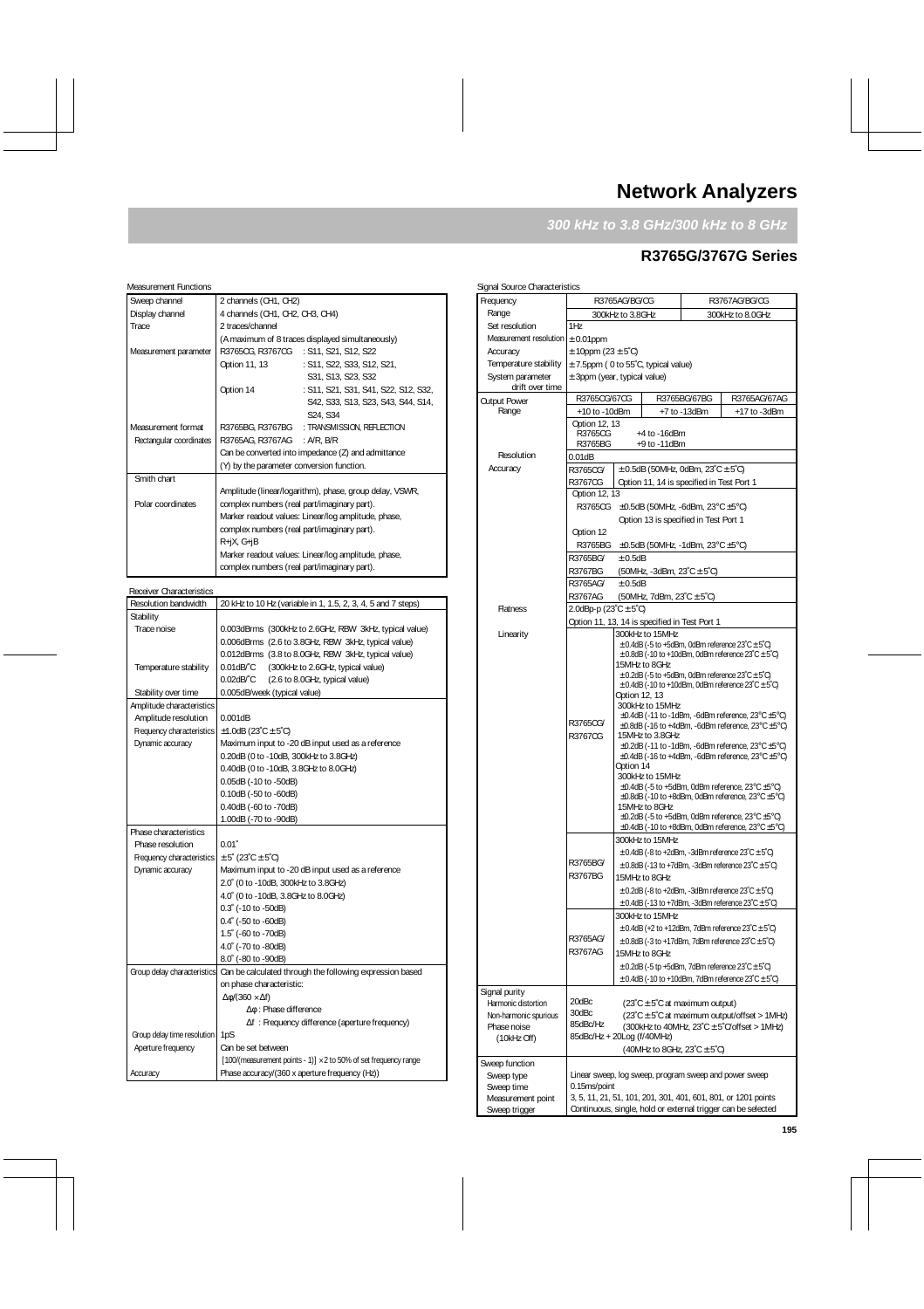**300 kHz to 3.8 GHz/300 kHz to 8 GHz**

# **R3765G/3767G Series**

| <b>Test Port Characteristics</b>               |                                                                                                                                                       |                           |  |  |  |  |
|------------------------------------------------|-------------------------------------------------------------------------------------------------------------------------------------------------------|---------------------------|--|--|--|--|
| Load matching                                  | 16dB (300kHz to 40MHz)                                                                                                                                |                           |  |  |  |  |
| $(23^{\circ}C \pm 5^{\circ}C)$                 | 18dB (40MHz to 2.6GHz,)                                                                                                                               |                           |  |  |  |  |
|                                                | 16dB (2.6GHz to 3.8GHz)                                                                                                                               |                           |  |  |  |  |
| Source matching                                | 14dB (3.8GHz to 8.0GHz)                                                                                                                               |                           |  |  |  |  |
| $(23^{\circ}C \pm 5^{\circ}C)$                 | R3765BG/CG and R3767BG/CG only                                                                                                                        |                           |  |  |  |  |
|                                                | 14dB (300kHz to 40MHz)                                                                                                                                |                           |  |  |  |  |
|                                                | 16dB (40MHz to 2.6GHz)                                                                                                                                |                           |  |  |  |  |
|                                                | 15dB (2.6 to 3.8GHz)                                                                                                                                  |                           |  |  |  |  |
| Directivity                                    | 12dB (3.8 to 8.0GHz)                                                                                                                                  |                           |  |  |  |  |
| $(23^{\circ}C \pm 5^{\circ}C)$                 | R3765BG/CG and R3767BG/CG only                                                                                                                        |                           |  |  |  |  |
|                                                | 28dB (300kHz to 40MHz)<br>30dB (40MHz to 2.6GHz)                                                                                                      |                           |  |  |  |  |
|                                                |                                                                                                                                                       |                           |  |  |  |  |
|                                                |                                                                                                                                                       |                           |  |  |  |  |
|                                                | 26dB (2.6 to 3.8GHz)                                                                                                                                  |                           |  |  |  |  |
| Crosstalk                                      | 22dB (3.8 to 8.0GHz)                                                                                                                                  |                           |  |  |  |  |
|                                                | 90dB (300kHz to 40MHz)                                                                                                                                |                           |  |  |  |  |
|                                                | 100dB (40MHz to 2.6GHz)<br>90dB (2.6 to 3.8GHz)                                                                                                       |                           |  |  |  |  |
|                                                | 80dB (3.8 to 5.0GHz)                                                                                                                                  |                           |  |  |  |  |
|                                                | 70dB (5.0 to 8.0GHz)                                                                                                                                  |                           |  |  |  |  |
|                                                | Option 14                                                                                                                                             |                           |  |  |  |  |
|                                                | 90dB (300kHz to 40MHz)                                                                                                                                |                           |  |  |  |  |
|                                                |                                                                                                                                                       |                           |  |  |  |  |
|                                                | 95dB (40 MHz to 2.6GHz)                                                                                                                               |                           |  |  |  |  |
|                                                | 85dB (2.6GHz to 3.8GHz)                                                                                                                               |                           |  |  |  |  |
|                                                | 75dB (3.8GHz to 5.0GHz)                                                                                                                               |                           |  |  |  |  |
|                                                | 65dB (5.0GHz to 8.0GHz)                                                                                                                               |                           |  |  |  |  |
| Maximum input level                            | 0dBm (R3765AG/BG, R3767AG/BG)                                                                                                                         |                           |  |  |  |  |
|                                                | +12dBm (R3765CG, R3767CG)                                                                                                                             |                           |  |  |  |  |
| Noise level                                    | From maximum input level                                                                                                                              |                           |  |  |  |  |
|                                                | At RBW 3 kHz                                                                                                                                          | $-85dB$ (300kHz to 40MHz) |  |  |  |  |
|                                                |                                                                                                                                                       | $-90dB$ (40MHz to 3.8GHz) |  |  |  |  |
|                                                |                                                                                                                                                       | $-80dB$ (3.8 to 8.0GHz)   |  |  |  |  |
|                                                | At RBW 300 Hz                                                                                                                                         | $-95dB$ (300kHz to 40MHz) |  |  |  |  |
|                                                |                                                                                                                                                       | -100dB (40MHz to 3.8GHz)  |  |  |  |  |
|                                                |                                                                                                                                                       | -90dB (3.8 to 8.0GHz)     |  |  |  |  |
|                                                | Option 14                                                                                                                                             |                           |  |  |  |  |
|                                                | At RBW 3kHz                                                                                                                                           | $-85dB$ (300kHz to 40MHz) |  |  |  |  |
|                                                |                                                                                                                                                       | $-85dB$ (40MHz to 3.8GHz) |  |  |  |  |
|                                                |                                                                                                                                                       | -75dB (3.8 to 8.0GHz)     |  |  |  |  |
| Maximum port bias                              | R3765CG and R3767CG only                                                                                                                              |                           |  |  |  |  |
|                                                | $± 30$ Vdc, 0.5A                                                                                                                                      |                           |  |  |  |  |
| Input burning level                            | +21dBm, 30Vdc                                                                                                                                         |                           |  |  |  |  |
| Test port connector                            | Type N connector (female)                                                                                                                             |                           |  |  |  |  |
| <b>Other Functions</b>                         |                                                                                                                                                       |                           |  |  |  |  |
| Display unit                                   |                                                                                                                                                       |                           |  |  |  |  |
| Display unit                                   | 8.4-inch TFT color LCD                                                                                                                                |                           |  |  |  |  |
| Backlight                                      | Brightness half-time 40,000h (typical value)                                                                                                          |                           |  |  |  |  |
| Frror correction                               | Normalize, normalize and isolation, 1-port calibration                                                                                                |                           |  |  |  |  |
|                                                | 2-port calibration (R3765CG and R3767CG only)<br>3-port calibration (Option 11 only)                                                                  |                           |  |  |  |  |
|                                                |                                                                                                                                                       |                           |  |  |  |  |
|                                                | 4-port calibration (Option 14 only)                                                                                                                   |                           |  |  |  |  |
| Marker function                                | Averaging, smoothing                                                                                                                                  |                           |  |  |  |  |
|                                                | Electrical length correction, phase offset correction<br>10 multi markers<br>$\Delta$ marker function, search function, marker $\rightarrow$ function |                           |  |  |  |  |
| Limit line function                            |                                                                                                                                                       |                           |  |  |  |  |
|                                                |                                                                                                                                                       |                           |  |  |  |  |
| Save/recall function                           | A maximum of 31 segments can be set                                                                                                                   |                           |  |  |  |  |
| PASS/FAIL display function, beep tone function |                                                                                                                                                       |                           |  |  |  |  |
|                                                |                                                                                                                                                       |                           |  |  |  |  |
| Controller function                            | Register type: Data saved in up to 20 registers<br>File format<br>: Data saved on a floppy disk or                                                    |                           |  |  |  |  |
| FDD function                                   | in built-in memory (8 MB)                                                                                                                             |                           |  |  |  |  |
| BASIC programming function (program size 2 MB) |                                                                                                                                                       |                           |  |  |  |  |
|                                                |                                                                                                                                                       |                           |  |  |  |  |

Conforms to 8 MS-DOS FAT format

Accommodates 3 modes (DD 720 kB, HD 1.2 MB/1.4 MB)

| Connection with External Equipment<br>External display signal | 15-pin D-SUB connector (VGA)                 |  |  |  |
|---------------------------------------------------------------|----------------------------------------------|--|--|--|
| <b>GPIB</b>                                                   | Conforms to IEEE 488.1 and IEEE 488.2        |  |  |  |
| Parallel ports                                                | TTL level                                    |  |  |  |
|                                                               | Output ports (8 bits $\times$ 2 ports)       |  |  |  |
|                                                               | Input/output ports (4 bits $\times$ 2 ports) |  |  |  |
| Serial port                                                   | Serial I/O ports for accessories             |  |  |  |
| Printer port                                                  | Conforms to IFFF 1284-1994                   |  |  |  |
| Keyboard                                                      | Conforms to IBM PC-AT                        |  |  |  |
| External reference                                            | 1MHz, 2MHz, 5MHz, 10MHz (±10ppm)             |  |  |  |
| frequency input                                               | 0 dBm (50 $\Omega$ ) or higher               |  |  |  |
| Probe power                                                   | ±12V±0.5V. 300mA                             |  |  |  |

#### General Specifications

| Operating environment |                                                                   |
|-----------------------|-------------------------------------------------------------------|
| When FDD is used      | Temperature range +5 to +40°C                                     |
|                       | Relative humidity 80% or less (without condensation)              |
| When FDD is used      | Temperature range 0 to +50°C                                      |
|                       | Relative humidity 80% or less (without condensation)              |
| Storage environment   | $-20$ to $+60^{\circ}$ C                                          |
| Power supply          | AC100 to 120V, 50/60Hz                                            |
|                       | AC220 to 240V, 50/60Hz                                            |
|                       | (AC 100V and AC 200V by automatic switching)                      |
| <b>Dimensions</b>     | Approx. 424 (width) $\times$ 220 (height) $\times$ 400 (depth) mm |
| Weight                | Approx. 18.5kg or less                                            |
| Power consumption     | 250VA or less                                                     |
| Accessories           | Operation manual, programming manual, power cable and fuses       |